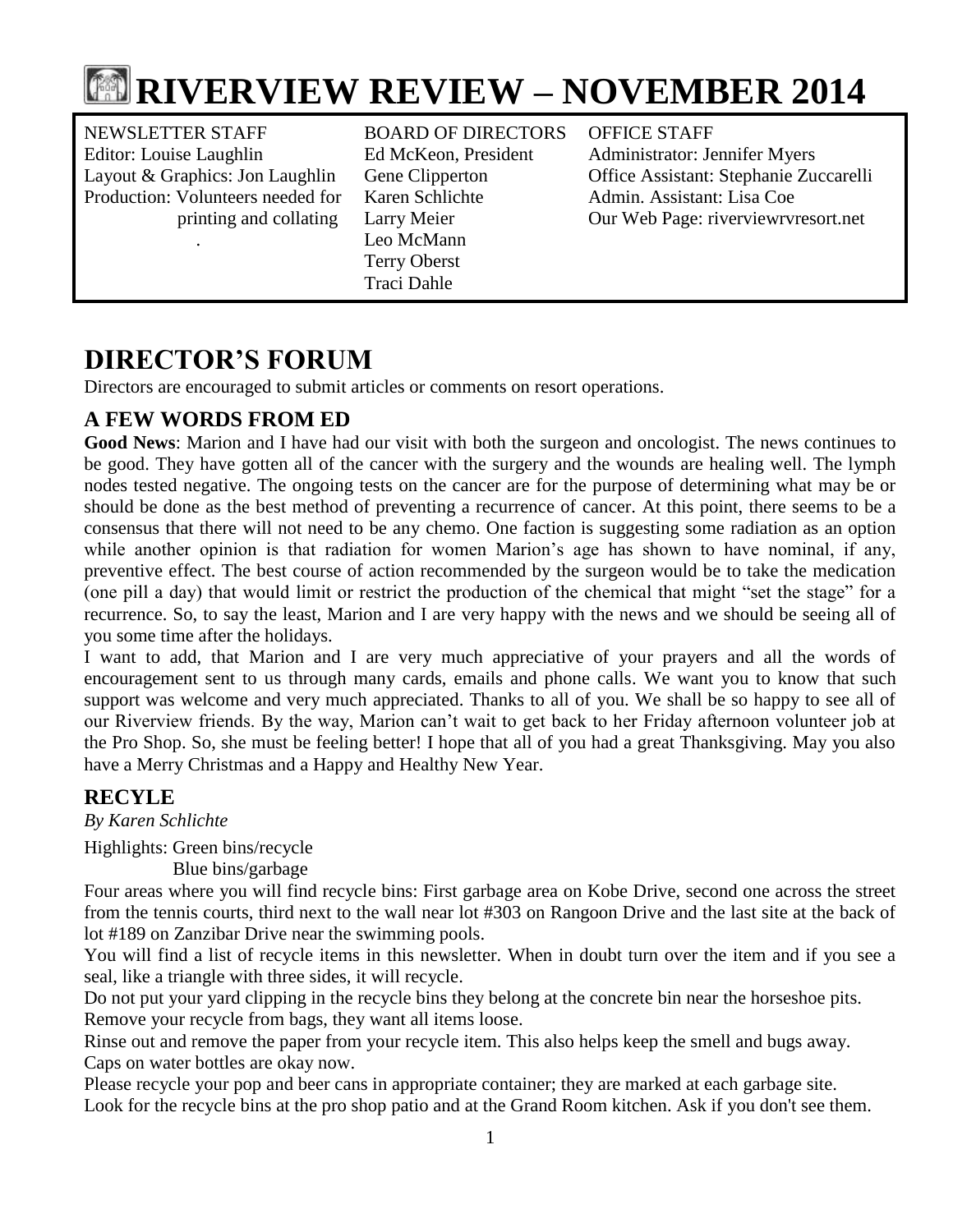## **TRACI'S TIDBITS**

#### *By Traci Dahle*

Well it has been another busy month, we have been replacing trees that blew over by the racket courts this summer and also the ones that died on the golf course because the weed whacker got a little too close to the new trees we just planted and sent them to plant heaven before they got a chance to get established. I found some tree guards in Utah and brought them back in October so Dean Willson and I went around and put the guards around the ones that survived and now we hope they live on.

I sat in on the budget meetings again this year. Wow that is a lot of long tedious meetings. Thanks to everyone who worked on the budget. I haven't been quiet about how I feel about our dues. For the past 6 years our dues have never gone up except for the year they went up and I did vote for them not going back down the next year but I am only one board member. I have always said if our dues would go up a little every year then it wouldn't be such a big burden on people, they could adjust to a couple of bucks rather than a big jump. Our utilities goes up every year, I hope we are paying our employees more every year. Obama Insurance is costing more every year. I am always trying to find ways to update our park so it doesn't look 30 years old. We have both parking lots at the club house that we were told are failing and need to be replaced last summer but we put it off because of the roof job, not wanting to damage the new asphalt with the big equipment, so we will have to do it next summer. Our infrastructure is over 30 years old and we have slacked many years of not keeping up on it and now it is coming to bite us on the butt. Finally we are now trying to get professional opinions on what we need to maintain and keep up our infrastructure, instead of using someone in the park that says they can save us some money by doing the overseeing of the job to make sure it gets done correctly.

Our Proshop roof is going to need some major repairs. I have been told we might have termites in the big wood beams that hold it up. So I am hoping we can get some professional advice on it real soon.

We had Mendee an engineer in here last year getting bids on the roof, I asked him to please come and look at our barranca drainage that goes through the park. He said in his opinion that this is one of our biggest problems. It is gradually washing out the side banks, where we used to be able to walk down the hill to get the bottom it is a good 10 foot drop off or more in some areas. Our culverts under Kobe are 1/2 full again and if we keep putting this off and we have one of those huge unforeseen rains I really wonder what could happen to the banks and under the road.

I personally want to apologize to Pat Asbury for not letting her know that we were having a finance meeting on Wednesday 12th during her line dancing classes in the grand room. First of all we should have some sort of a way through the office that if something gets scheduled over a regular weekly event that the office should notify the people that it is going to affect. Second of all, Pat volunteers up in the grand room in many different forms, and her schedule if a very full one, teaching different painting classes along with the regular Wednesday line dancing and the last thing I want to do is crap on any of our wonderful talented volunteers, we need these people to make the park what it is. As a board member but more as a HOA member we all should work together in the park the best we can.

I want to encourage some of you talented people to run for the board. We need some strong-willed knowledgeable people on the board. Obviously you don't have to be a big business executive, but some willingness to keep the park up and work with a level head with the people in the park. As a board member you are no better than anyone else in the park but you should be willing to talk to people about their problems, but know as one board member you can't change things by yourself but work with others to make things better for everyone and please no hidden agendas to run. You need to know it takes a lot of work but is worth it in the long run. So don't run if you plan on quitting before your three years are up its happened in the past and it looks bad for the rest of the board members.

I hope you all have a Merry Christmas and safe holiday season.

## **ALASKAN SUMMER CRUISE AND TRAIN RIDE**

We are going on an Alaskan Cruise and Train ride if anyone is interested in going. Here is our Itinerary.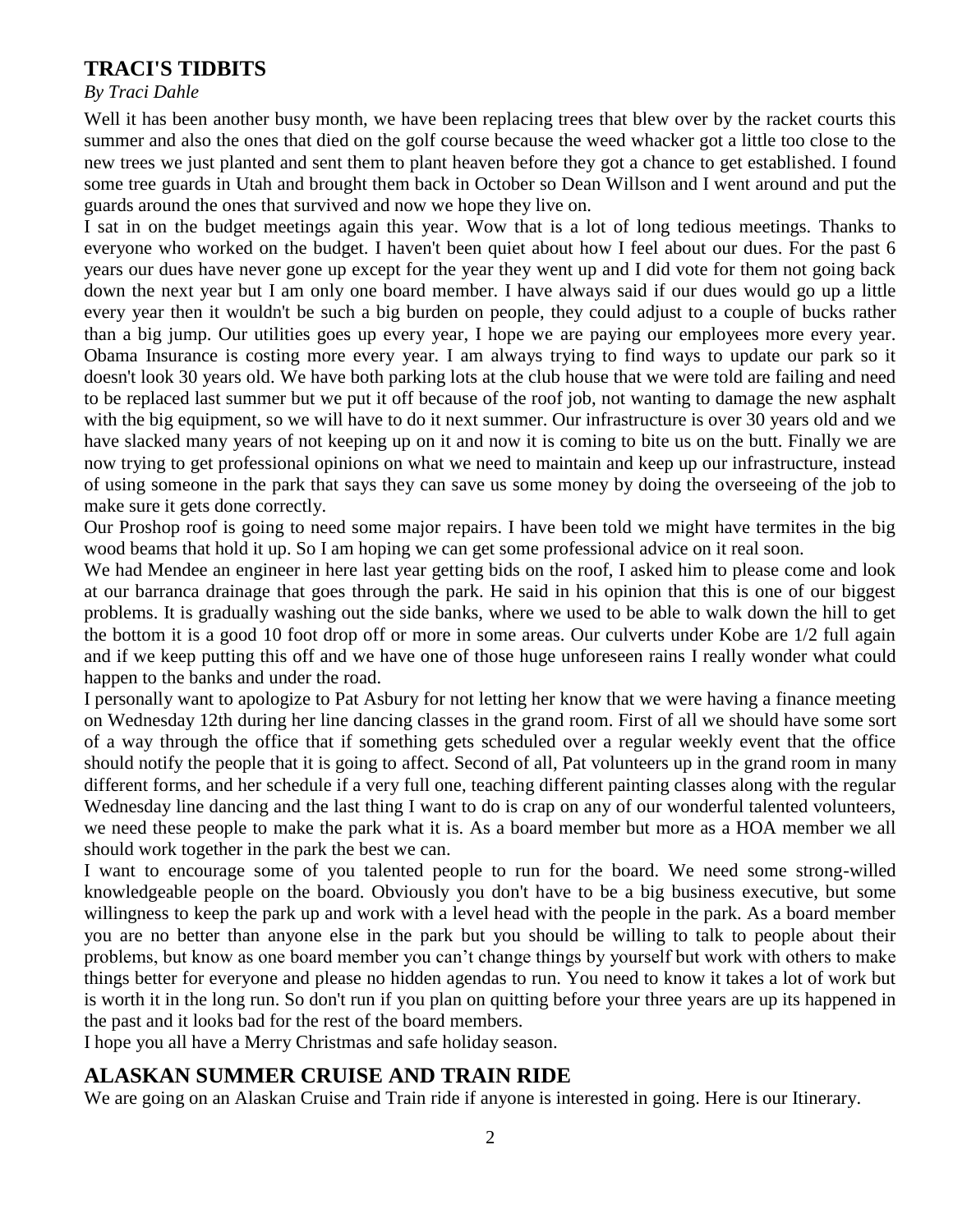We are not travel agents and don't want to be, but if anyone wants to check into the trip at the same time through my travel agent or find their own in your home town and or here in Bullhead City. We will be flying in to Anchorage either July 29th or the 30th then staying at the West Mark Anchorage Hotel Transferring from hotel to the Rail Depot going into Denali on July 31, Aug 1 and returning to Anchorage on August 2 and getting on Holland America Cruise line, the ship is the Zaandam then we are cruising until August the 9th arriving at Vancouver, B.C. and transfer from the Ship to the Airport.

For your information if you get on line it is the D61: 11 Day double Denali voyage: X548.

You can just do the cruise by flying into Anchorage August 2 and meet us on the cruise ship. My travel agent is in Salt Lake City, Cindy Kirby (801)984-3379. If you have any questions she said to call her. I will look for one here in BHC that might be interested in helping people if they are interested in going on this trip.

Hope some of you can make it, Traci and Ken Dahle #413 801-971-3035

## **TREASURER REPORT**

*By Karen Schlichte*

HOA dues are increasing to \$175. From your dues \$16.25 each month will go to our reserve account and \$158.75 will go toward the operation of our resort. The increase of \$10 will generate \$83,640 income.

The reason for this increase as I see it: We have not increased HOA dues in six years. Retirees are younger and better off financially and we have increase in homeowners significantly in the past few years. With this comes more requests from our committees, and thanks to them for the improvements that have been made in the past several years as our resort looks wonderful. More requests for amenities.

Our personnel expenses have increased with the Federal Mandated medical insurance, which was found to be very expensive and would not benefit our employees; therefore they came up with a medical reimbursement of \$3,600 per year for each of our 13 full time employees. Upgrade to employee pay to compete with the market place. We have fewer volunteers; therefore our part time employees have been made full time. There are more amenities to care for and a 30 plus year old resort to maintain, therefore an increase in maintenance staff is needed.

It still can be said, you get a lot for your \$175 a month.

## **ADMINISTRATOR'S REPORT**

#### *By Jennifer Myers*

Hip Hip Hooray! The roof is almost done! There is a display board in the hallway near the office that has photos of the progress of the roof project, along with a binder that has reports. It's been a seemingly long process, but will be very beneficial in the long run.

After the November Board of Director's meeting, it was overheard that some residents did not realize that the Board of Director's meetings are open to the residents. The Board of Directors and management welcome all residents of Riverview to the Board meetings. It's a great way to stay informed of all that's happening and has happened with the Committees and activities. It will also give some insight as to the responsibilities of the Board of Directors and all they do. If you have any questions about anything that happens at Riverview, feel free to stop by the office and ask. If we can answer your question, we will and if not, we will definitely try to find an answer for you.

There will be a presentation on recycling on December 8, 2014 @ 10:00 am in the Grand Room. There will be a Question and Answer portion. So, make a list of your questions and they will be answered during this presentation.

I wish everyone a very Merry Christmas and a Happy New Year!

## **STEPHANIE'S REPORT**

Get Well Wishes To: Steve Ivascenko .........................................Lot 397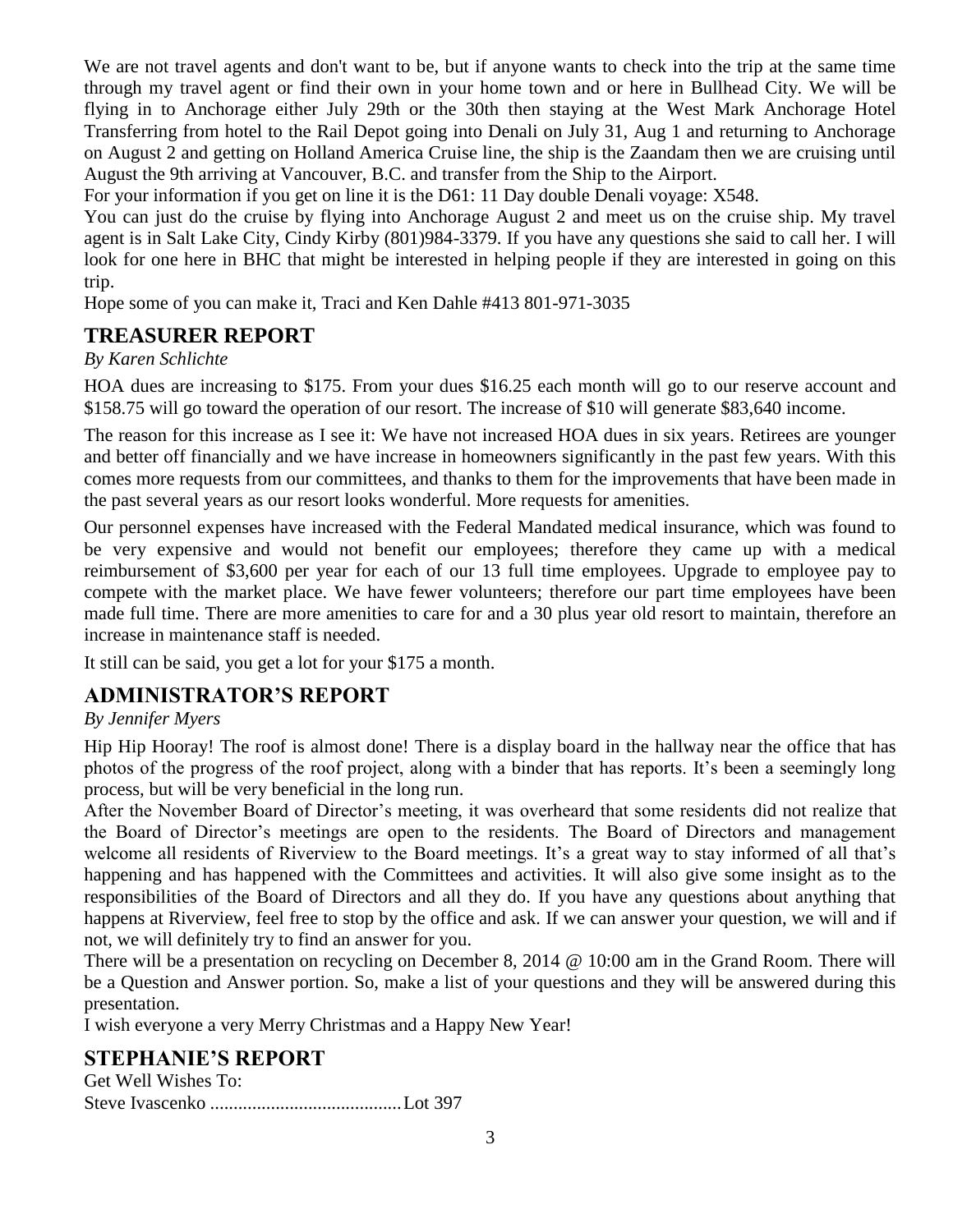We extend our condolences to the family members of residents who have passed away.

Elaine Tiritilli............................................Lot#617

William Money .........................................Lot#144

Thanks again to the residents for their donations #574 Runkle, Jim & Pat, #479 Oberst, Terry & Sherry #460 Reinbolt, Gary & Dee, #604 Brown, Dave & Donna all donated to the candy fund for the counter, Thanks to all of you for your generosity.

A memorial service for Elaine Tiritilli of Lot 617, who passed on November 14th, will be held on Sunday, December 14th at 1:00 P.M. in the Riverview Grand Room. Elaine is survived by her husband Tom and family and many friends

## **CC&R'S CHANGES & BALLOT ITEMS**

*By the Documents Committee*

The changes made by the Governing Documents Committee, approved by the Board of Directors and sent to Attorney Shaw, HOA attorney for his stamp of approval.

Added to Definitions; 1.1.1 Administrator, 1.1.16 Primary Residence. Added to the following, 1.1.10 Improvements; pickle ball court, golf course and RV storage and 2.2.13 Signs and Flags; A.R.S. 33-1808 Pertaining to rulings on flags.

Removed under, 1.1.20 Park Model and Park Model Homes, length, width and height will be in Property Improvement rules.

## **ELECTRONIC VOTING**

*By Nancy Willson, Election Committee Chair*

Exciting news from the State of Arizona, in 2014 Arizona approved the use of electronic voting. With this in mind, the Election Committee has agreed to use electronic voting for the 2015 election.

As a result on Nov. 19<sup>th</sup>, the Election Committee together with the board members, Leo McMann, Terry Oberst and Karen Schlichte viewed a demonstration from the company that provides electronically voting services. We were all very impressed and believe we can make electronic voting work this year.

This company will be handling the ballots, tabulating the results, and entering your email address along with establishing your password into the electronic voting system. The security of the system is that only the registered email address along with the designated pass word allows you vote.

The Riverview Resort office staff will send the company the lot numbers and email addresses of each owner. Then the company would assign each lot owner a randomly generated password consisting of alpha characters and your lot number. Once the list of lot owners who want to vote electronically is established, you will receive an email with the web site address and your unique password. Then you click on the web site address, enter your password and vote. You will be shown a picture of each candidate, their resumes, and the 7<sup>th</sup> Revised, Restated and Reformatted CC&R's and any other ballot issues. You will NOT receive a hard copy election packet.

The office is in the process of updating each owners current email addresses. When you receive an email from Stephanie, please respond so we will have your current contact information. This information is needed if you **choose to vote electronically** and if you **choose to vote with paper ballot.**

Please respond to Stephanie's email so the office can update the TOPS system. This will enable the office to send a mass email to all owners informing them of issues in the Resort.

If you would like to check out the electronic voting website just go to www.votehoanow.com /

If you care to attend a workshop explaining the electronic voting, register at the office.

## **2015 CANDIDATE INFORMATION**

*By Nancy Willson, Election Committee Chair.*

Any candidate that is running for one of the two seats on the Board of Directors must be in the Resort on the following dates;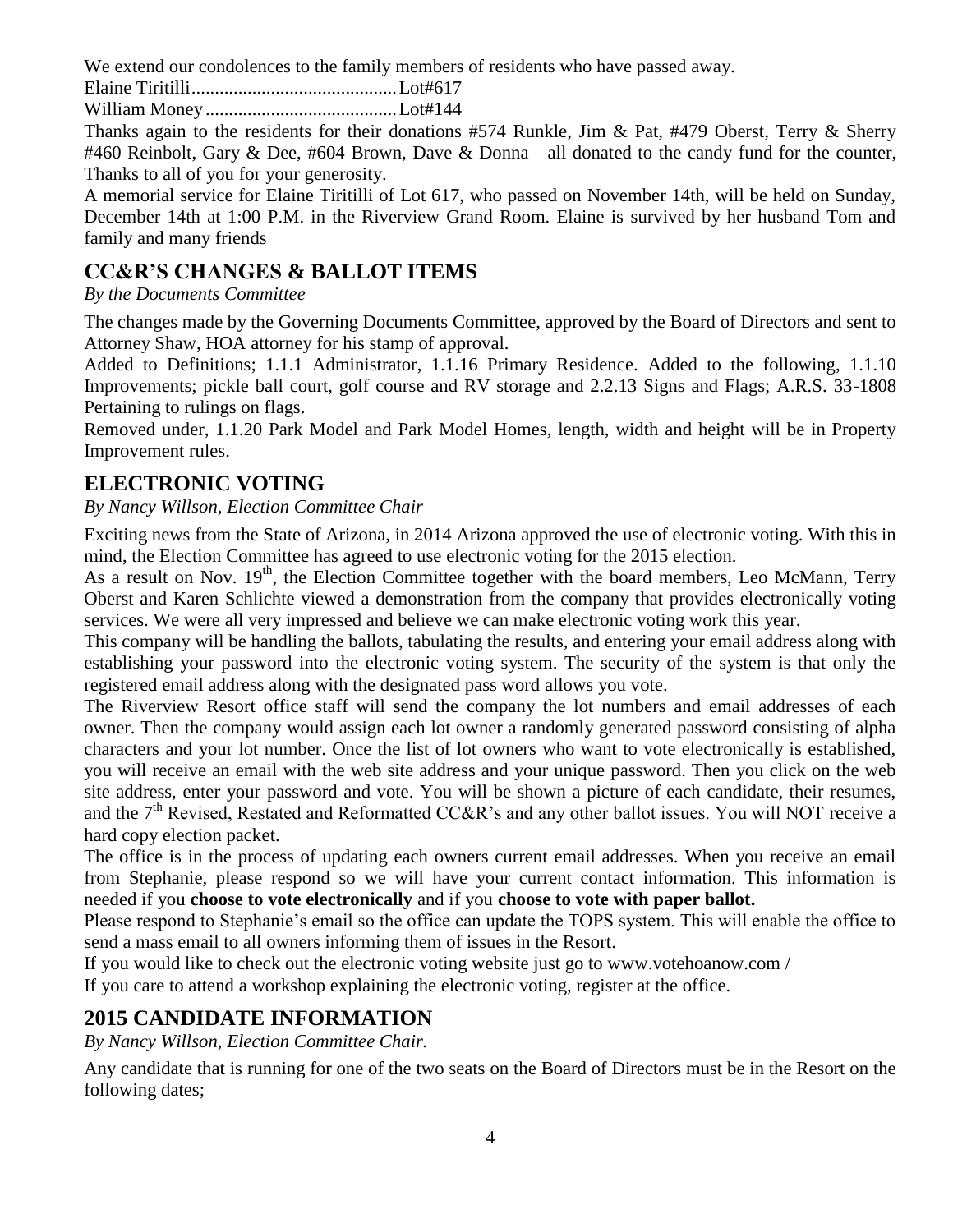**December 15**, at 3:00pm for drawing Candidates names for ballot placement and photo op, which will take place in the Board Room.

**January 9,** 2:00pm for the Meet the Candidates which will be held in the Grand Room.

Other reminders, in your Candidate Packet

Guidelines for the Candidates

Candidate Acknowledgement, declared your candidacy

Candidate Filing Form

1. You have read the Articles of Incorporation

2. The  $6<sup>th</sup>$  Amended CC&R's

3. The Feb. 12, 2014 Amended and Restated Bylaws

This must be notarized.

This packet must be returned NO later than 11 AM on December 12, 2014.

**Ballot Items as of Nov. 20th, 2014**

Candidates running for one of the two (2) seats on the Board of Directors

**YES or NO** on the following

The 7<sup>th</sup> Amended and Restated CC&R's

By-Law 4.1.5 Directors shall serve no more than two (2) consecutive terms

By-Law 4.1.6 Directors shall not serve concurrently with any relative (a person connected by origin or affinity) or members of their household.

## **MAINTENANCE/ LANDSCAPE**

*By Dean Willson, Chairperson*

You will soon see metal foliage in the new terracotta pots at the Kobe entrance. They will be mounted securely inside these pots by our Park Maintenance staff.

Twelve trees planted in the last two years, four near the racket ball courts, six on the golf course and one at the dog park, will all soon replaced thanks to John Core and Park Maintenance.

The flowers now planted at the Golf Course Pro Shop and at the Tee boxes are beginning to take root and bloom.

Volunteers will be needed on Friday January  $16<sup>th</sup>$ , 2015 to clean dead foliage and trash from the barranca and outside the park wall. In thanks, the Maintenance/Landscape Committee's members will host lunch for these volunteers and their significant others at the Golf Course Pro Shop Lounge.

NOTE: If any resident sees need for resort maintenance, please submit the "RESDENT COMMENT FORM" to the Resort Park Office.

Our committee meets next at 10 am on the first Monday of each month in the Pro Shop Lounge.

## **A BIG THANK YOU**

To everyone who helped put up Christmas Lights on the outside of the buildings this year. We had a little wind but it was coming from the south so it wasn't as cold as usual. We have all blue and white icicle lights at the pro shop this year.

We put new blue and white icicles around the guard house along with a new round wreath and a new deer. We hope you all enjoy the Christmas lights. They are all LED so they use very little electricity. Thanks again to all who helped.

Harold Bouse, Dwight Howe, Ed Jess, Gary Kuhlman, Gail Lozier, Les Ozero, Dick Schlichte, Gary Hartman, Chuck Watson, Dean Willson, and Dennis Wiley. We couldn't do it without you and they look great.

Ken and Traci Dahle #413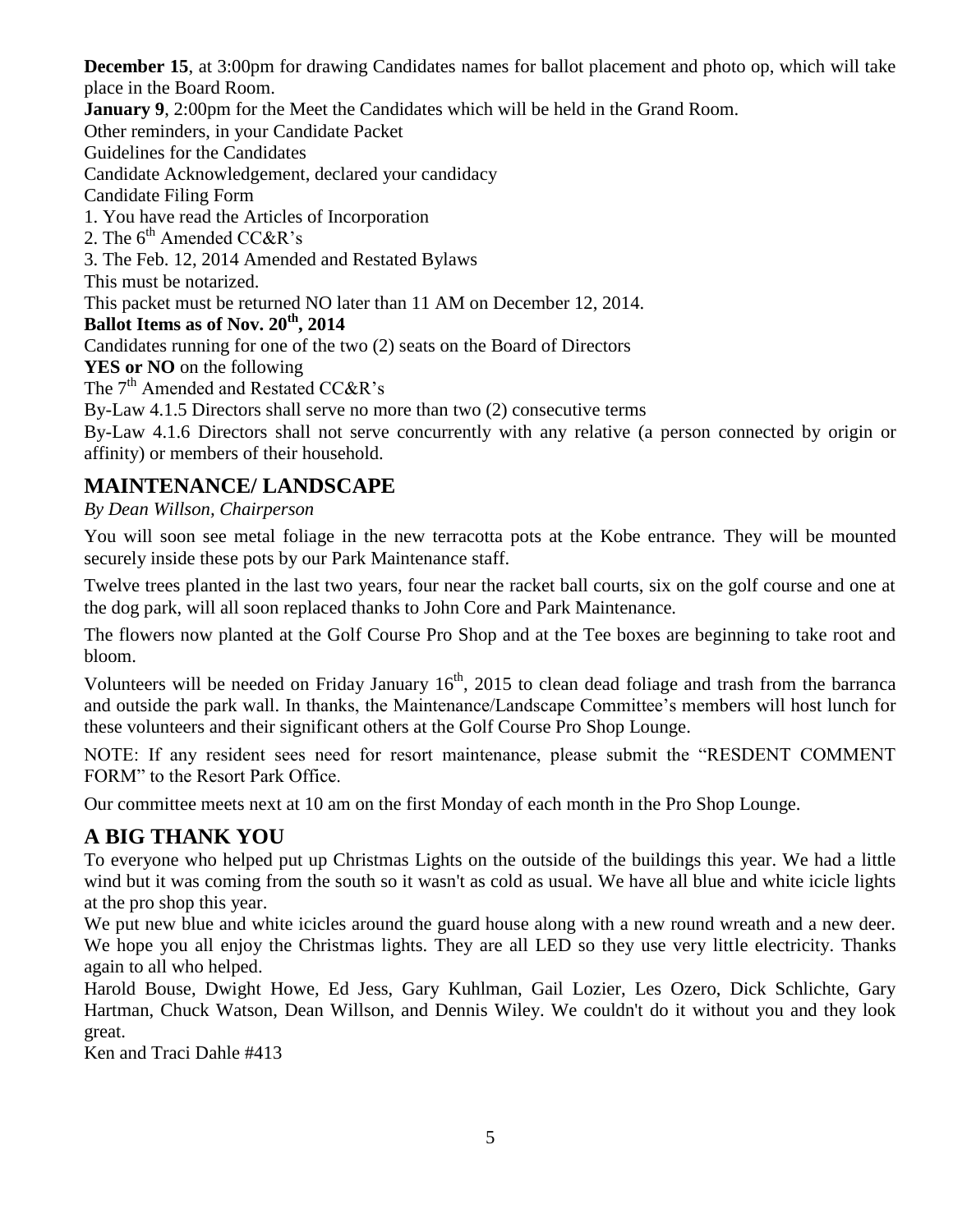## **PRO SHOP NEWS**

*By Ken Dahle*

We had the "When Pigs Fly" golf course fundraiser on November 7th. We had 68 participates and raised \$1,218.00 for the cart paths and other Pro Shop projects. Thanks to Clyde and Lez Grosz and their volunteers for putting on such a fun and entertaining party, which included night time golf. Before dinner started there were 3 fun special events which included an "Obstacle Putting" contest, a "Chipping to Pigs" contest and a "Chipping into a Floating Pig" with prizes for the top 3 winners in each event. There also was "Pig Trivia" on the flags at each hole. It was a great and fun event.

The committee approved placement of the new *"*Kokopelli" the BOD approved and will be paid for by proceeds from the "Bake Sale". It is about 6 ft. tall and made out of metal and will add to the appearance of the golf course.

It was suggested we have a signup sheet for adopt a hole which would include anyone wanting to sign up would fix ball marks on the greens and take care of placing sand in the divots on the tee boxes. It was not passed by the committee but if anyone wants to do this, see Lee at the Pro Shop.

Our next barbeque will be held on December 12th and tickets will be available on Tuesday and Thursday from 1:00 to 3:00 starting on Thursday November 20th and at the Pro Shop anytime. There will be a \$1.00 increase due to the rising cost of hamburger and condiments, so the price will be \$6.00.

Thanks to all the volunteers who make these events fun.

## **ACTIVITIES UPDATE**

#### *By Linda Sommerville*

Hopefully all you will have a wonderful Christmas season either here at Riverview or in your home state with family.

Just a reminder Happy Hours and Special dances are a large part for many in our resort. We are fast approaching our busiest months of January through March and need volunteers to help out. Volunteering is a great way to meet new people and have a lot fun - also get front row seating. Please sign up by the entrance to the Grand Room. We need you.

Happy Holidays

## **DECEMBER ACTIVITIES**

#### **Happy Hours**

- 12/6 Captain: Chicken Alfredo, Salad, Dessert
- 12/13 Double D: Sloppy Joes, Chips & Cookies
- 12/20 Strangers: Pizza, Salad, Dessert
- 12/27 Strangers: Chick Salad Croissant, dessert

#### **NEW YEAR'S EVE**

High & Lonesome: Pork Loin, Mashed Potatoes, Mushroom Gravy, Salad, Dessert

Dinner will be served from 6 - 7 P.M.

Tickets will be \$12. The band will play from 7 - 11 P.M.

We will celebrate New Year's Eve in the New York time zone (10:00 P.M. AZ time).

## **BAKE SALE RESULTS**

#### *By Traci Dahle*

I want to thank everyone that did such a great job sharing their talent in baking and making such fine, cakes, pies, cookies, breads and candies for the bake sale. We had another successful year making \$600 that goes towards projects on the golf course.

Also I want to thank the fine ladies that helped during the day selling and marking products. Thanks to Irene Albers, Lez Grosz, Linda Sommerville, Angela Howe and Brenda Watson. Also a big thanks to the people that came back to help set up for Happy Hour after the craft fair was over; Chuck Watson, Ken Dahle, Clyde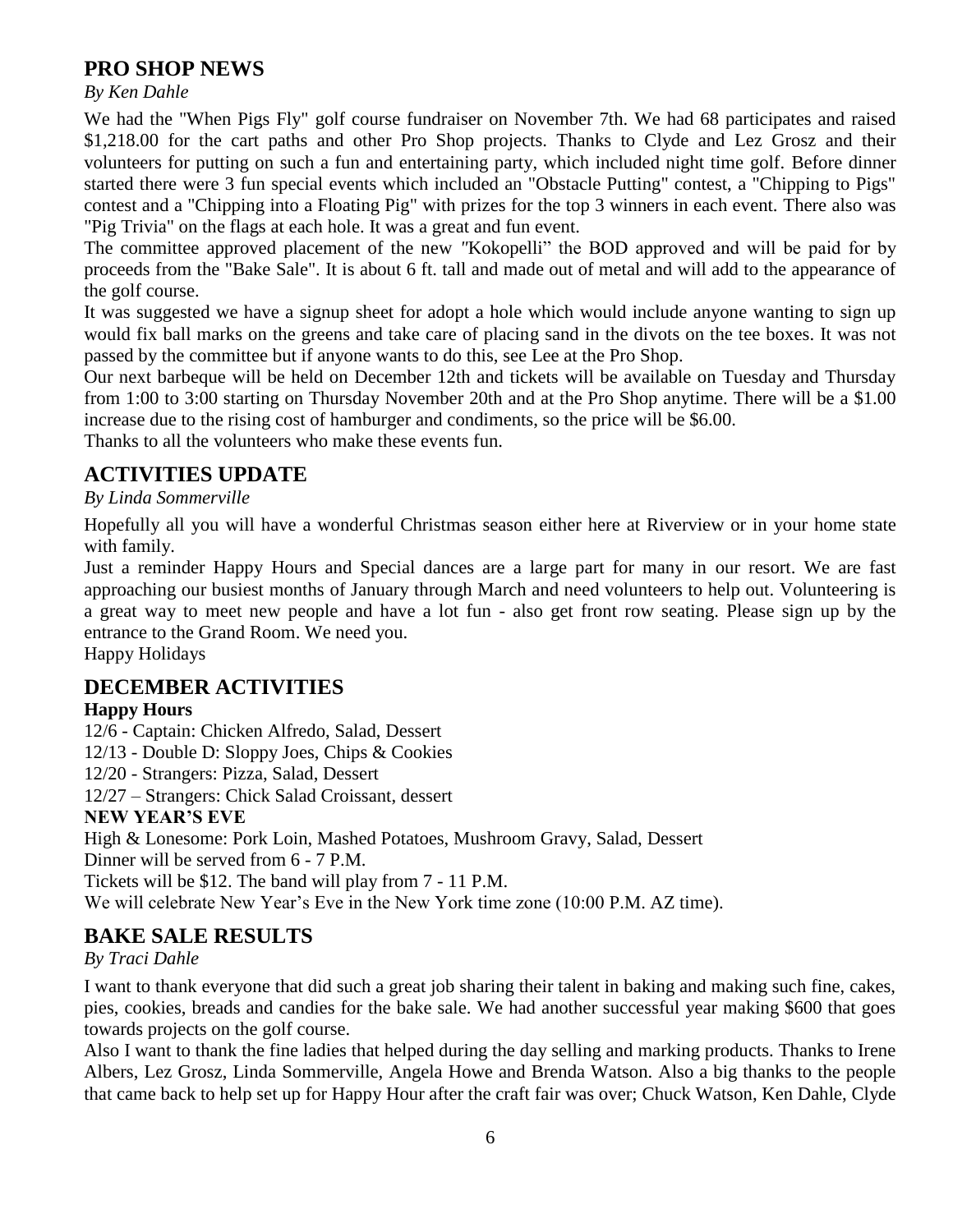and Lez Grosz. We moved all the tables and chairs back into place and wiped all the tables down. Don't know what they would have done if you didn't come back and pitch in.

## **NEWCOMERS PARTY**

*By Nancy Willson*

All New owners or new renters are invited to the Newcomers Party, on December 10, at 2:00pm in the Pro-Shop Lounge. This invitation is extended to the Board of Directors, the Administration Staff and Committee Chairs.

The Welcome to Riverview Resort Club will provide soft drinks, water, coffee, snacks, and door prizes please bring any other beverage of your choice.

Hope to see all of you on December  $10^{th}$ .

## **CHRISTMAS CART PARADE**

#### *By Traci Dahle*

The annual Christmas cart parade will be Sunday December 7th. Please mark your calendars and plan on enjoying the Parade. Please stay home and enjoy it from your front porch or a chair out on the road. There are usually 20-30 golf carts in the parade. We throw candy have music and have a lot joyful people to start of your Holiday season. Anyone can join in on the parade, plan on decorating your golf carts, ATV's, bikes if you can ride that far. Don't forget if you are on a Committee or group you can promote your people. Swimmers, stretch and tone, line dancers, golfers, racket club, Landscape and Maintenance, BOD, card players, wood workers, racket ball players, finance, activities and anything else you want to, it is just a free for all on how you want to decorate so plan on being there. We will have some prizes for some of the different carts this year. I won't tell you the categories, just have fun decorating.

So please stay home and watch and listen for us to enter into your neighborhood. We start at 3:00 P.M. at the pro shop and work our way north starting on Saipan as we finish we will end on Jacarta going back to the pro shop it takes about 1-2 hours. Those of you in the parade bring your dish to share before we start and you can put it in the fridge or plug it in to keep it warm, we will also have plates, napkins and plastic ware, bring your own drinks, we will provide a meat dish.

There will be a sign up sheet in the club house, please sign up so we know approximately how many people will be there, if you forget to sign up don't think you can't join in on the fun. If you have any questions contact me.

Traci Dahle 801-971-3035 smoki1@smartfella.com

## **THE ANGEL TREE PROGRAM**

*By Dorothy Kirpach*

By the time this newsletter is published we will have a Christmas tree setting just outside of the office in the clubhouse. Harold and I will again be colleting gifts for the Salvation Army for the children in Bullhead City whose parents are struggling and would not receive a gift otherwise. The tree will have Angel Tree Tags and will have the names of each child, their age, and the wished for gift that this child would hope to receive. I would like to ask that if you are interested, select a child's name that you would purchase a gift for and return it to the association office unwrapped (the Salvation Army must inspect all gifts before giving gifts to the children) with the name tag attached to the gift, and Stephanie or another office member will be able to accept it. If you cannot bring it to the office or it is a large gift, Harold would pick up the gift, just give us a call. You may also drop the gift off at our house if it is after hours or place it on our back porch. I would like to please ask that if you take a name and change your mind or for some reason that you are unable to purchase the gift, please place the name tag back on the tree so the Salvation Army will know that this child needs a gift.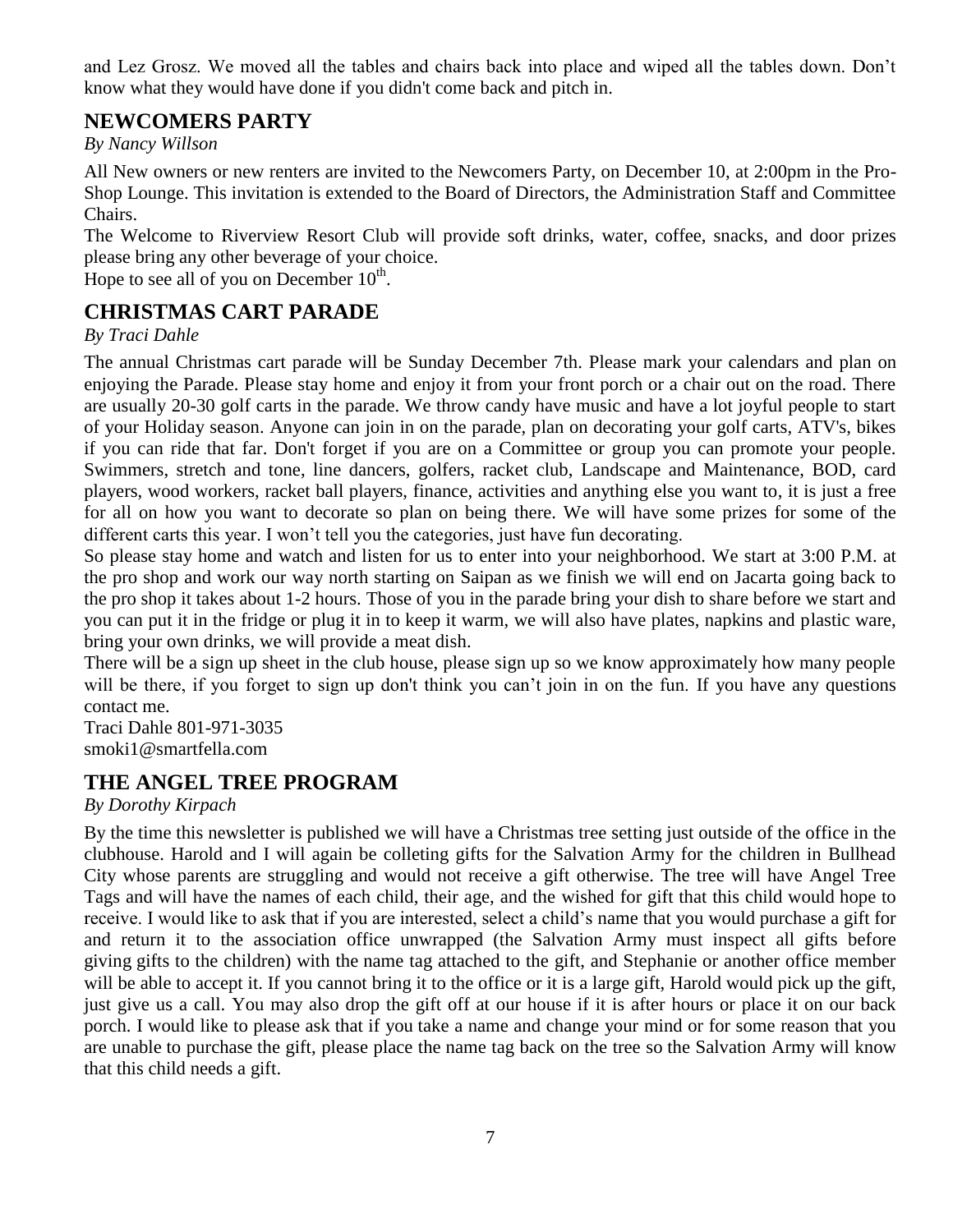Last year, as usual, our resort very generously gave over one hundred and forty gifts which made their Christmas very special. Harold and I appreciate your generosity so much and the Salvation Army also appreciates your generosity and care in seeing that you have helped a child have this special Christmas. And remember that the Salvation Army prescreens each family of these children in need of help. Harold and I will safely transport all collected gifts to the Salvation Army, or if you like you could drop off the gift yourself, and we take photographs of the gifts that we bring and place them on the bulletin board in the clubhouse. Thank you for all of your past generosity. *Dorothy or Harold 715-497-3144.*

## **FROM THE GOLF COURSE**

#### *By Doreen Hansen*

Welcome back, Snowbirds! Our leagues are running smoothly and we have had a great turnout for the scrambles so far. Remember to join the Golf Association if you want to play in any of the leagues and/or join us for lunch after the scramble every other week. The fee is \$30 and entitles you to not only play in leagues but also covers the remaining eight lunches.

Participants in the night golf tournament "When Pigs Fly" seemed to have a great time – lots of fun and some very creative awards and prizes. Kudos to Les & Clyde Grosz and the wonderful crew who works with them on these fundraisers.

We've had four holes-in-one so far this season! Norma Hansen, Ron Hansen, Ken Dahle, and Hedy Lang. Congrats to you all!

We realize the golf course is a beautiful place to take a walk, and convenient to cut across; however, please do not walk on, cut across, or take drives through the course at any time – for your safety. Also, dog owners, please have the courtesy to keep your dog(s) off the course at all times. There are established places in the park to allow your dog to do its business and the golf course is *NOT* one of them. Thank you for your consideration.

## **NOVEMBER LEAGUE RESULTS**

*By Doreen Hansen*

#### **Men's Day, Nov. 5:**

1st Place: Ron Hansen, Ed Hofer, Mike Buttram, Don Hawley 2nd Place: Bob Soby, Dean Willson, Larry Gaisbauer, Leo McMann 3rd Place: Bill Robinson, Dave Acteson, Dennis Davies, Dave Shaw Long Putt: Harold Bouse KP: Gordon Parlette **Scramble, Nov. 6:** 1st Place: Harold Bouse, Mel Maritz, Mike Buttram, Mike Davis, Judy Glade 2nd Place: Sally & Bob Soby, Brenda & Chuck Watson, Larry Woll 3rd Place: Doreen & Ron Hansen, W.D. Allen, Terry Stonehouse, Janet Kerns 4th Place: Traci & Ken Dahle, Terry Oberst, Myla & Jim Dombroske 5th Place: Larry Meier, Norma Hansen, Debbie Evans, Larry Gaisbauer, Dave Acteson Long Putt: Norma Hansen Women's KP: Pat Asbury Men's KP: Garth Luer **Men's Day, Nov. 12:** 1st Place: Rich Keana, Don Merk, Chris Peterson, Steve Wilburn 2nd Place: Bob Soby, Bill Sharp, Dave Acteson, Dave Shaw 3rd Place: Harold Bouse, Tony Winder, John Larson, Dennis Davies 4th Place: Ron Hansen, Virgil Symes, Jerry Fry, Don Hawley Long Putt: Don Merk

KP: Bill Robinson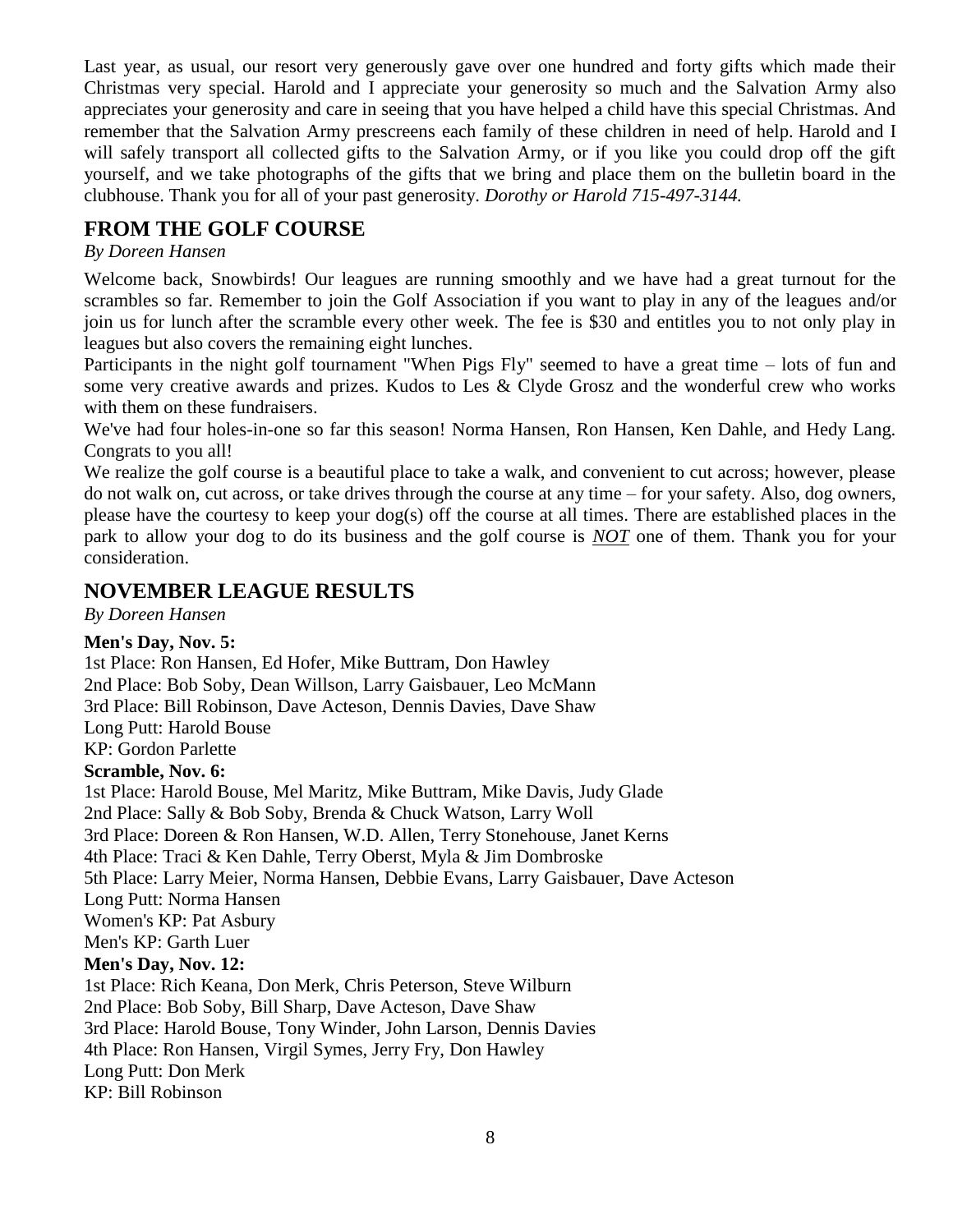**Scramble, Nov. 13:** 1st Place: Charlie Clark, Jutta & Dennis Davies, Gary Feasel, Ruth Bangay 2nd Place: Larry Meier, Pat & John Asbury, Dave Baublitz, Ruby Wheeler 3rd Place: Traci & Ken Dahle, Cathy & Ed Hofer, Larry Woll 4th Place: June & Larry Larson, Viv & Bill Sharp, Ron Rogers 5th Place: Sally & Bob Soby, Chris & Ron Moland, Tom Cornwall Long Putt: Jon Laughlin Women's KP: Sally Soby Men's KP: Bill Robinson **Men's Day, Nov. 19:** 1st Place: Bill Robinson, Tony Winder, Dale Chabot, Steve Wilburn, Larry Larson 2nd Place: Rich Keana, Bill Sharp, Dennis Davies, Ken Stripling, Gordon Parlette 3rd Place: Ron Hansen, Ed Hofer, Jim Dombroske, Ron Pajak, Butch Bergeron Long Putt: None KP: Larry Gaisbauer **Scramble, Nov. 20:** 1st Place: Larry Meier, Brenda & Chuck Watson, Jim Espinoza, Ruth Bangay 2nd Place: Sally & Bob Soby, Sue & Mac Johnson, Darlene Symes 3rd Place: Tom Bighaus, Myla & Jim Dombroske, Ron Rogers, Nina Coghill 4th Place: Gloria & Jerry Carbert, Diane & Eddie Wood, Gary Feasel 5th Place: Chris & Ron Moland, Leo McMann, Marian Grigoni, Jon Laughlin Long Putt: Larry Meier Women's KP: Julia Vanfossan Men's KP: Larry Meier **Men's Day, Nov. 26:** 1st Place: Ron Moland, Don Merk, Jerry Fry, Allan McNab 2nd Place: Rich Keana, Jim Dombroske, Doug Erickson, Gordon Parlette 3rd Place: Chuck Vanfossan, Bill Sharp, Larry Larson, Tom Bighaus 4th Place: Larry Meier, Terry Oberst, John Larson, Dennis Davies

Long Putt: Mike Buttram

Long Putt #6: Bill Robinson

KP: Rich Keana

#### **Scramble, Nov. 28:**

1st Place: Doreen & Ron Hansen, Myla & Jim Dombroske, Ed Jess

2nd Place: Jutta & Dennis Davies, Gary Feasel, Ruth Bangay

3rd Place: Dick Esch, Dave Shaw, Dave Lind, Norma Hansen, Debbie Evans

4th Place: Bill Robinson, Billie & Emmet Moberg, Derv Fortenberry, Sally Barrow

5th Place: Darlene & Virgil Symes, Chris Peterson, Terry Oberst

Long Putt: Steve Wilburn

Women's KP: Darlene Symes

Men's KP: Dave Shaw

**Oct/Nov Holes in One:**

Ron Hansen, Norma Hansen, Ken Dahle, Hedy Lang, Jim Dombroske

## **BOWLING**

#### *By Art Engen*

Happy Thanksgiving. It's that time of the year again and I want to wish everyone a very Merry Christmas and Happy New year too.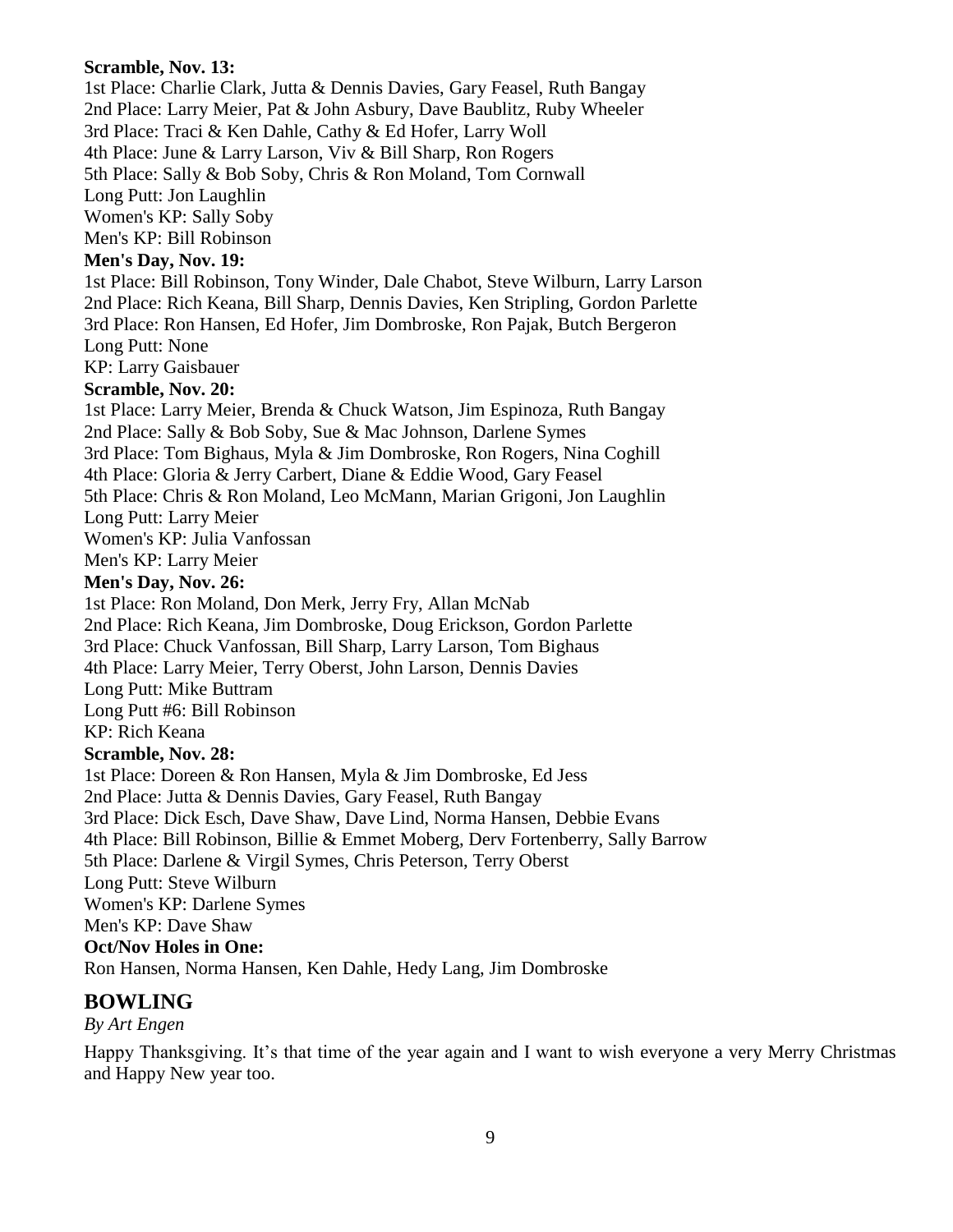Our bowling is in full swing now and we are having some very good games from our better bowlers already. George Mayer (258) and Gary Reinbolt (253) really had a good game. Nice bowling guys. In other standings for the week of 11/17/14, First place team Rock and Roll. Second place team is O'Leary's. High series handicap for the men is George Mayer with Judy Shaw for the women. High scratch game is Gary Rienbolt for the men and Phyllis Wilburn for the women. High series handicap for team goes to Rowdy Bunch and high series scratch to O'Leary's. High game handicap goes to Bill Michaels for the men and Florence Cook for the women. If you have bowled in the past, or would like to try, please call one of the officers. Art Engen 928-758-8030 Mel Maritz 928-704-6649 Carol Sanders 509-220-2250

## **HORSESHOES**

*By Paul Lange*

The first tournament of the season was held on Saturday November 15th. Bullhead weather cooperated with no wind and mild temperatures.

A total of 18 players participated with 3 from Lake Havasu, 11 from Bullhead City and 4 from Riverview. Walt Ducey of Lake Havasu finished in 1st place after winning the play-off game with Bill McGlynn of Riverview. Finishing in 2nd place. Jim Collins of Bullhead City was 3rd; Keith Valenti of Bullhead City was 4th, and Owen Fowler also of Bullhead City, receiving the Sportsman Award. The next Tournament will be on December 13th at 10:00 am.

## **RACQUET CLUB NEWS**

#### *By Gayle Montgomery*

The tennis courts and pickle ball courts are filled with Racquet club fanatics - oh - I mean players. We are passionate about enjoying our sports. Lessons are occurring in both tennis and pickle ball. The tennis lessons are held on Tuesday and Friday mornings at 9:00AM. The pickle ball lessons are on Wednesday mornings at 9:00AM. All levels are encouraged to participate. We are so fortunate to have excellent instructors, people who are experts in each of the sports and who can provide you with the basics or a refresher in how to serve or improve your backhand. Come down to the courts and join us – we have so much fun.

The Racquet Club held its first of the season tennis tournament. Eight avid players signed up for the  $1<sup>st</sup>$ tourney of the season. Winners were: Tom Woods and Steve Buckner! The play was evenly matched and all the games were competitive. The weather was actually cooperative and we enjoyed perfect sunshine [no wind]. Watch for our sandwich board sign as that will tell you when the next tournament is.

The Racquet Club will again host the Pearl Harbor Breakfast. The event will be held, of course, December 7th in the Grand Room from 7 to 9 AM. Tickets will be sold in the club house on Tuesdays and Thursdays in November. The cost is a mere \$5.00. If you came last year, we tried something new; a breakfast casserole, homemade bread, and fruit cup. We received nothing but high marks so a repeat performance of the wonderful culinary experience will be enjoyed. The Pearl Harbor Breakfast is the Racquet Clubs only fund raiser. This fund raising event allows us to buy our balls and other necessary equipment for the courts. Hope to see you there.

## **FLYING PIGS GOLF TOURNAMENT**

#### *By Les Grosz*

It was a perfect night for glow golf. The moon was full and the stars bright. Everyone enjoyed all the games of chance: putting, chipping and the floating pig hole-in-one. A feast of pulled pork was served to the crowd and golf followed at sunset.

*Here are the results:*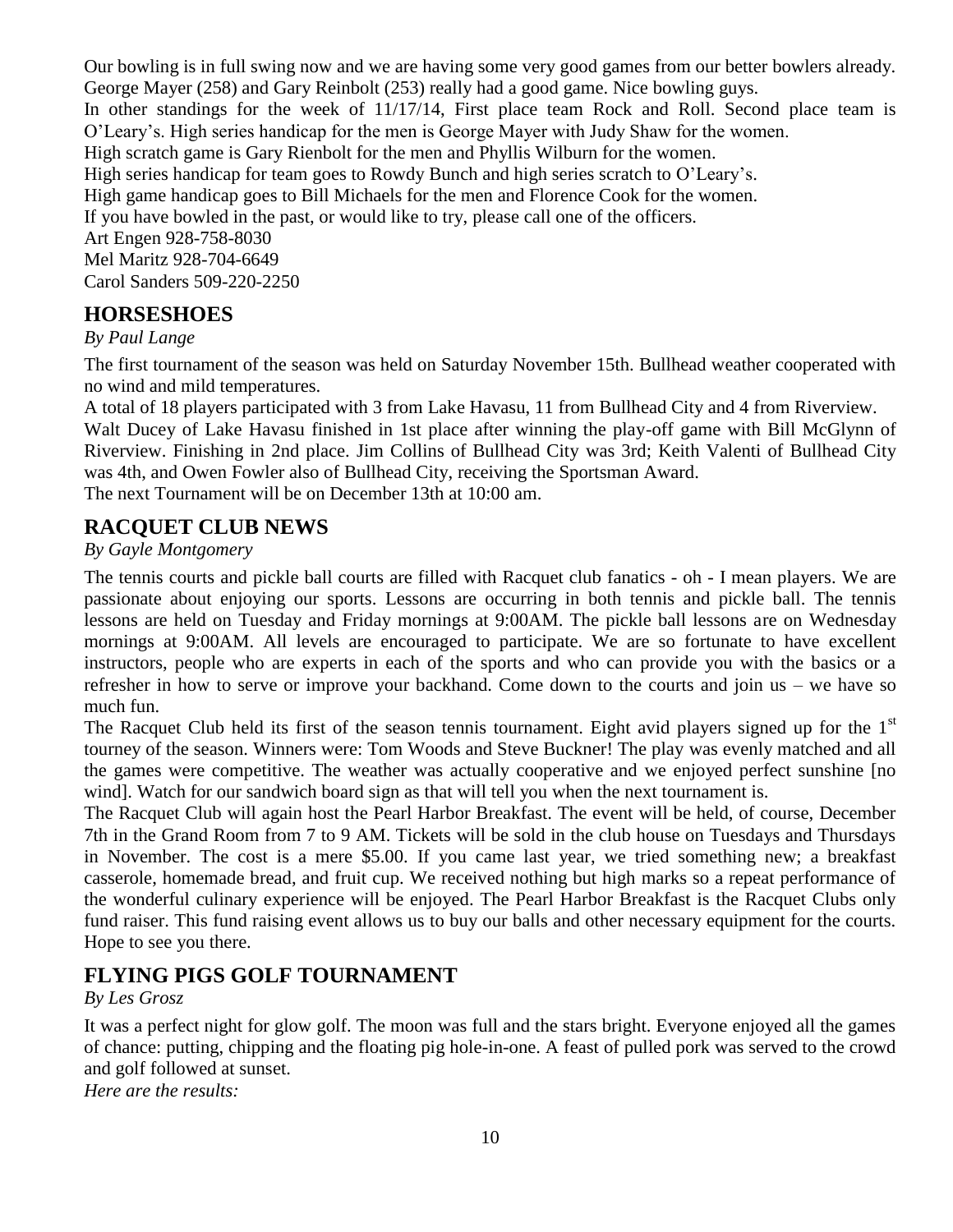Chipping Contest-1st: Jutta Davies, 2nd: Bob Soby, 3rd: Rich Keana Putting Contest-1st: Elaine Chabot, 2nd: Gloria Carbert, 3rd: Jim Dombroske Hole-in-One Contest-Jon Laughlin Best Glow Cart-Rich Keana Flagstick Trivia Winners: Jerry & Patty Fry, Leo McMann, Ruth Bangay 1st: Jerry & Patty Fry, Leo McMann, Ruth Bangay 2nd: Gordon Parlette, Chris Petersen, Gary & Sandi Giacomini 3rd: Jim & Myla Dombroske, Harold Bouse, Marian Grigoni 4th: Norma Hansen, Ron Hansen, Debbie Evans, Susan Kinney 5th: Larry & June Larson, Vic Sucher, Sandy Smith 6th: Paul VanDyke, Patti Trupp, Jerry & Gloria Carbert 7th: Bill & Vivian Sharp, Terry Oberst, Tom Cornwall 8th: Ken & Traci Dahle, Chuck & Linda Sommerville A big thank You goes out to all the special volunteers who helped from setting up, preparing the meal, the games, setting up the course, and cleaning up. Without all of you to help, all the planning in the world goes to hell in a hurry! You do an awesome job and I appreciate you all.

Thank you for raising \$1,218.00 for our cart path fund.

## **CERAMIC PAINTING**

#### *By Revan Rogers*

It's time to paint. Come join us on Monday mornings beginning at 9 a.m. until Noon. Bring a rock, ceramic piece, paver or anything you want to refresh. We have all the paints to get you started and Riverview Resort owners have donated throughout the years, paint brushes as well. So just bring in your smiles to start. We also suggest you wear clothing that might get paint splatter. Monday mornings are fun for all but you can also use these three morning hours to work on another art project. The Craft Room is here for you. If you have never painted ceramics before, well we all had that experience and throughout the years residents have donated art books to give you a start. Go out and find a rock and we will show you how to make a bug, a flower, a kitten or even a hamburger. You'll have fun for sure so come on Monday morning.

## **WATERCOLOR PAINTING CLASSES**

#### *By Pat Asbury – 734-735-4201*

Hi to all my fellow artists out there and any new people wanting to try your hand at watercolors. The watercolor classes start the first Thursday in December each year. That would be the  $4<sup>th</sup>$  of December this year. All levels are welcome. I'll have you painting even if you have never tried watercolors before. Nothing Ventured, Nothing Gained! Come in and join us at 2:30 til 4:30 on Thurs afternoon. A supply list is on the board in the Craft Room. Walmart has most everything you need to get started. I also have some supplies available. Hope to see you then. If you have questions, call me.

## **REGULAR BOARD MEETING MINUTES**

*BOARD APPROVAL PENDING*

#### **Tuesday, November 18, 2014**

*Minutes attested to and respectfully submitted by: Leo McMann, Association Secretary.*

Vice President Gene Clipperton called the meeting to order at 09:00 AM.

Present at the meeting: Gene Clipperton, Leo McMann, Traci Dahle, Larry Meier, Karen Schlichte, and Terry Oberst. Ed McKeon was absent.

Jennifer Myers, Administrator.

50 Association members.

## **Board Update/Comments:**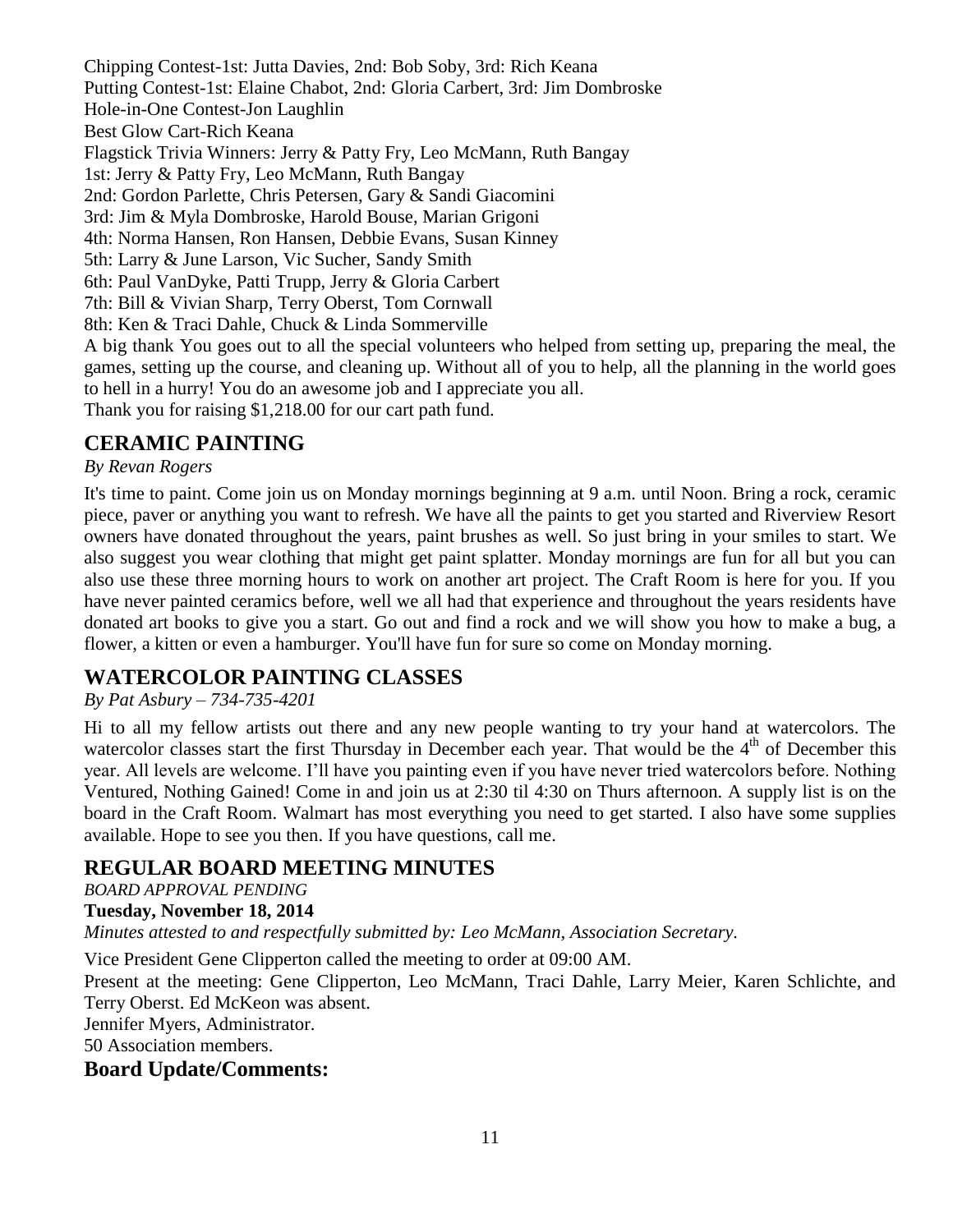Leo McMann gave an update on the new Club House roof project. We expect the final cost of the project to come in at \$333,000 to \$350,000. Details on how the project progressed were available at the meeting.

Traci Dahle reported that the artificial grass in the dog park does not cause cancer. Someone was reporting that it did cause cancer.

Traci Dahle reported the annual Christmas parade will be December 7. Get your carts decorated.

## **Comments to the Board**:

Pat Asbury, Lot 651 said the Board of Directors was inconsiderate to the line dancers by having a Board workshop in the Grand Room during their regular scheduled practice. She said she only received a day,s notice. Leo McMann noted the annual BOD budget workshop was posted a week in advance. She said she does not read the bulletin board. Leo also stated they could not have it on Tuesday because that was Veterans annual celebration.

Sandy Gaisbauer, Lot 567 wanted to know if the BOD looked at the Schedule. Traci Dahle responded we could not have it in another room since we have no idea how many members would be attending the open workshop.

Gerry Hartman, Lot 547 reported we need additional staff on the golf course. Rule of thumb for golf courses is one landscaper for 2 greens. We have one for 4 ½ greens.

Nancy Willson, Lot 247 announced the newcomers meeting at 2:00pm Dec 10, 2014 in the Pro Shop Lounge.

Gerry Hartman, Lot 547 reported we need a reliable Courtesy Officer vehicle. They put 7,500 miles a year on a vehicle – golf carts cannot withstand this mileage.

## **Correspondence:**

Shirley Valencia & Jack Mackey, Lot 111 objecting to a new fountain on Kobe

Carol Johnson, Lot 94 inquiry as to why residents have to pay for cable

## **Reports:**

## **Administrator Jennifer Myers' reported:**

The roof project is almost done! Leo will report more on this project! We apologize for the inconveniences that it has caused, and we appreciate your patience.

The landscaping project behind the clubhouse is on the schedule to be completed during the month of December after the roof is finished and we get the skid steer.

Election time is approaching quickly. If you're interested in running for the Board of Directors, the election packets will be handed out December  $1^{st}$  through December  $5^{th}$ , and must be returned by December  $12^{th}$ . Election schedules are available in the office.

I would like to thank the Finance Committee for their work on the budget. Budget material for 2015 will be placed in your in house box if our records show that you are here. So, if you have not checked in with the office yet, please do so. If an owner is not here, the information will be mailed to them at the address we have on record.

## **Treasurer Report reported by Karen Schlichte**.

Our October month end reports are looking very positive. We are still watching our year end budget as our year is coming to a close.

HOA income has exceeded in some areas. Investment interest, vendor commission, tree trimming service sales, Internet income are leading the way. Water machine income has exceeded our YTD budgeted amount, just to name one in that category.

HOA utilities expenses are over budget by \$4,334.00. Some of our other expenses are over budget because of the installation of the back flow prevention system that was not in the budget.

With the assessment and investment interest of \$12,070.00 less expenses of \$175,109.83, our reserve balance is \$803,849.00. Those expenses were \$1,705.20 to Clear Circuit for the electric to prepare the roof for the air conditioners, \$4,950.00 for asphalt repairs, \$2,415.00 for removal of the old roof, \$65,200.63 for the air conditioners, and \$100,838.70 down payment for the new roof.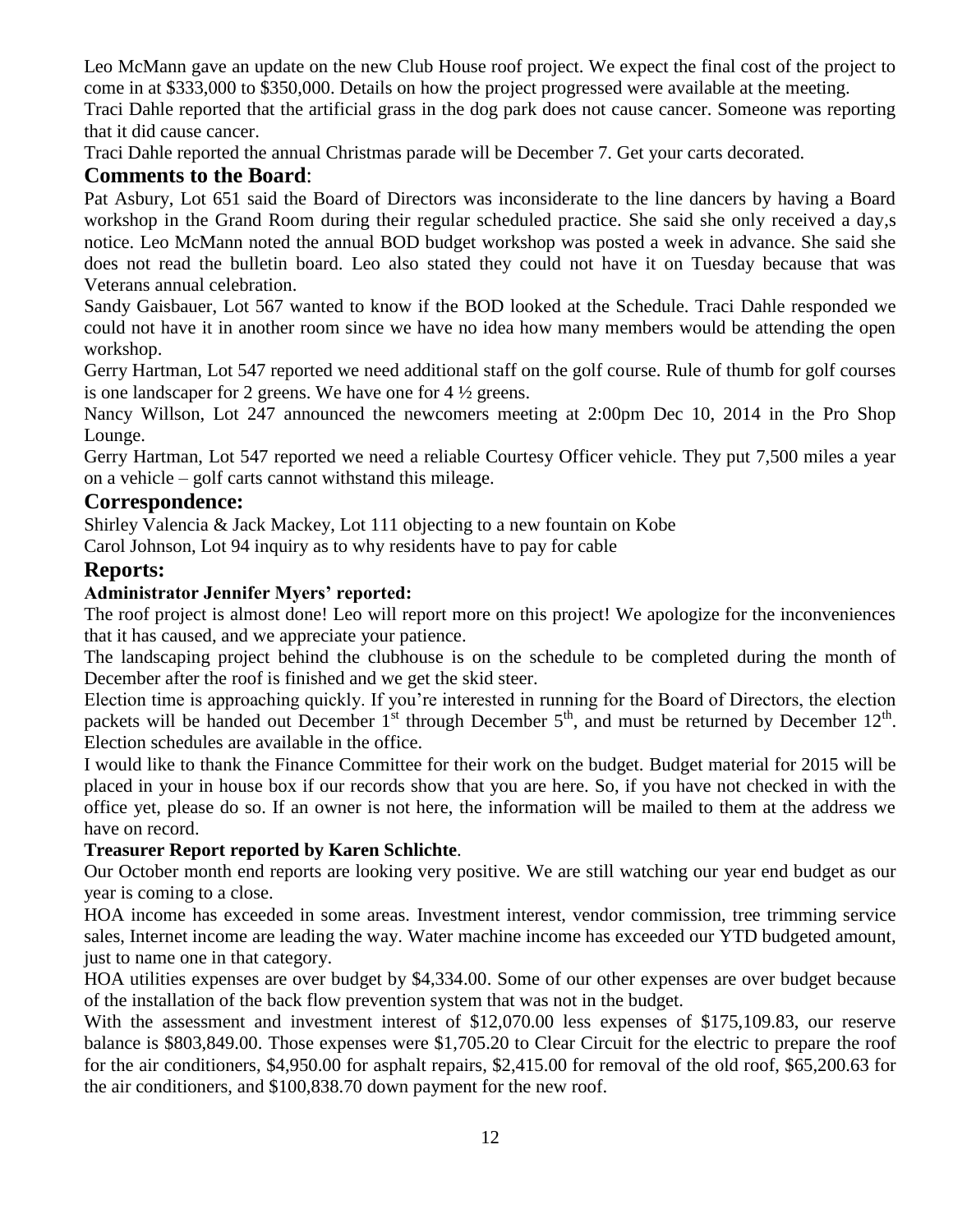Golf course income has either met or exceeded projected revenue on almost all accounts. We have to remember we had a nice warm winter last year, and the income that the golf course generates relies on weather conditions. Personnel expenses are over budget as our part time maintenance employee is now working full time. Grounds care is under budget as expenses for grass seed and sand was less expensive as expected and other expenses were controlled or cost less. The 2014 budget for the golf course has always run in the red since owning the golf course. At the end of October our projected loss is \$29,209.00 better than expected.

As we begin to talk about our budget for 2015 you are thinking with everything looking so good why an increase in our HOA fees. With the budget process came all sorts of problems. The Finance Committee worked many hours on a project I could see was a no win situation. They were asked to do the impossible. In 2007 was the last increase of \$14.00 because we wanted to include Internet service for the whole resort. As some of you remember that failed miserably. We never lowered the dues so the past few years there has been enough money to do only what we needed to do. HOA fees have not been raised in the past six years except for the \$5.00 in 2012 to build the pickle ball courts. We have been heading into the baby boomer years for the past several years. Retirees are younger and better off financially. With this increase of residents buying in our resort came the need for more committees more requests to upgrade our resort, more addition of amenities.

Years ago the Finance Committee's main goal was to bring audit control in the office, encouraged the Board and the administrator to work out a budget and to increase the reserve balance to the suggested 85% of the total amount of our assets. They have accomplished this, but it has taken 10 years.

The problems as I see it. 2004 we purchased the golf course and became a business owner and overcoming it's many problems. We failed to increase membership dues in six years. More requests for money from our committees. Think about the many improvements to our resort over the past few years and thanks to our committees for this. Our personnel expenses are increasing because of the Federal Mandated medical insurance (Obama care!) Which in researching found was very expensive and would not benefit our employees therefore they came up with medical reimbursement plan for up to \$300 per month or \$3,600 a year per our 13 full time employees. We also wanted to stop the turnover in employees and try and keep the good ones so they upgraded employee's pay to compete with the market place. Volunteers have decreased therefore part time employees were made full time. One on the golf course and one in the pro shop. More amenities to care for and our resort is at least 30 years old therefore more maintenance staff is needed to maintain assets. Many of these items could only be dealt with by the Board of directors therefore it was really unfair to have the Finance Committee work on a budget they had no authority to recommend. I for one would like to apologize to them for that.

I have been saying this for some time. Our resort is having some major growing pains and it's a very difficult time. If you think being a Board member is an easy job, think again. We have a great staff and I feel we will weather this one out.

Someone mentioned to me that we needed a committee to lay out a long term plan and think about what will happen in the next 10 years that will affect our resort. Some of the issues we are dealing with right now may have been avoided if we had been thinking about the "what if" years ago.

#### **Committee Reports**

**Pro Shop Committee**. Ken Dahle reported \$1,218 was raised for the Golf Cart path from the "When the Pigs Fly" fundraiser. They had three contests - Obstacle Putting – Chipping to Pigs – Chipping into a Floating Pig; followed by Dinner and 9 holes of night golfing. The Kokopelli golf player/statue was approved – will be paid for by golf course activities. Adopt a hole was not approved by the committee but if you would like to adopt a hole and keep the tee box and greens looking nice you can sign up with Lee at the Pro Shop. Next BBQ will be December 12. There will be a \$1 increase due to the rising cost of food.

**Election Committee**. Nancy Willson Board Candidates timeline -December 1 thru 5 pick up packets – return packets and get your application notarized by December 12 – Dec 15 ballot placement and photo's – Jan 9 Friday 2 pm Meet the Candidates in the Grand Room. Two Board vacancies must be filled.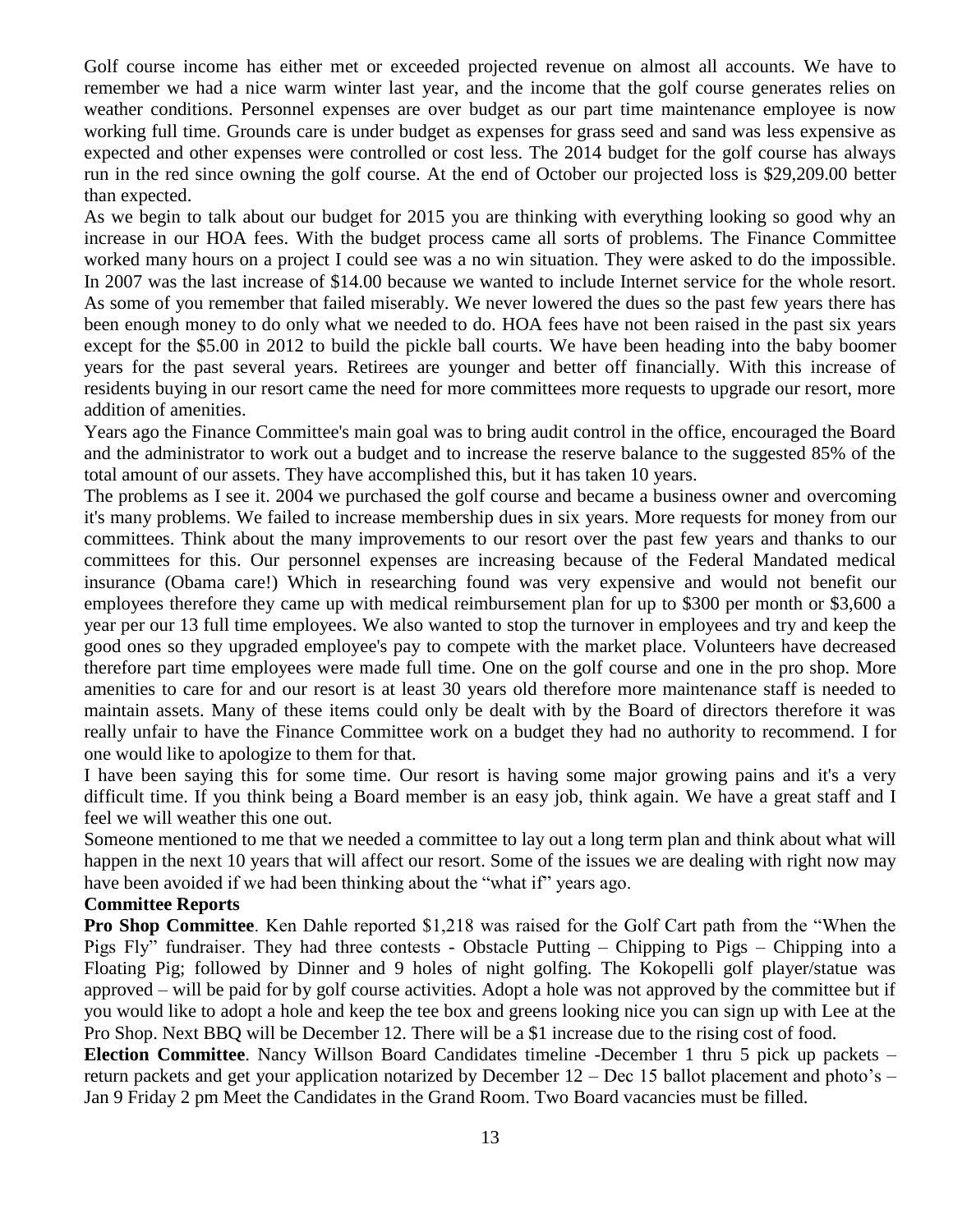CC&R's have been Amended and Restated as the  $7<sup>th</sup>$  Amended CC&R. This brings the CC&R's up to date with Arizona Statutes. The whole document must pass as whole document were passed for the  $5<sup>th</sup>$  and  $6<sup>th</sup>$ Amended CC&R's.

**Maintenance/Landscape Committee**. Dean Willson – metal artificial desert foliage has been ordered for the Kobe gate entrance – four trees are to be replanted – volunteers are needed on Friday January 9, 2015 for the annual barranca and outside the park wall cleanup, the L&M committee will fund lunch for the volunteers and significant in the Pro Shop – February 6, 2015 the committee will be turning the water valves on and off.

**Activities Committee** – Linda Sommerville reported they have bought two new Bunn Coffee units to replace the old worn out units. The Mohave High School Choir will be here Dec 1 at 7pm. Creating plans to do some upgrades in the pantry for storage. Committee approved funds of \$500 to replace cutting boards and utensils. Need volunteers to sign up – you do not have to work every event for a month.

**Safety and Security** – Carol Johnson reported we still need to get training classes scheduled for CPR and the AED units.

## **Approval of the Agenda:**

Karen Schlichte moved to approve the agenda. Terry Oberst seconded. The motion passed unanimously.

## **Approval of the Consent Agenda:**

The consent agenda included the Approval of the following:

Minutes of October 21, 2014 Regular Board Meeting

Agenda Item #14.11.01 approval of an Excused Absence for Ed McKeon

Agenda Item #14.11.02 approval to Remove Dave Lenske from the ACC

Larry Meier moved and Karen Schlichte seconded the motion to approve the consent agenda as presented. The motion passed unanimously.

#### **Unfinished Business:**

#### **New Business:**

Agenda Item #14.11.03 Leo McMann moved to approve resubmitting and placing the CC&R's on the 2015 Ballot Packet Karen Schlichte seconded. Motion passed unanimously.

Agenda Item #14.11.04 Leo McMann moved to approve deleting of By-Law articles 4.1.5 and 4.1.6 and submit the By-Laws in the 2015 Ballot Packet Karen Schlichte seconded. During the discussion it was noted you will be able to vote to approve or disapprove of each article. Motion passed unanimously.

Agenda Item #14.11.05 Karen Schlichte moved to approve the 2015 budget Terry Oberst seconded. To meet expected expenses for 2015 the HOA dues/fee will increase to \$175 a month effective January 1, 2015. Motion passed unanimously.

Agenda Item #14.11.06 Leo McMann moved to approve changing the Pro Shop Mission Statement. Karen Schlichte seconded. These changes were recommended by the Governing Documents Committee. Motion passed unanimously.

Agenda Item #14.11.07 Leo McMann moved to approve changing the Newsletter Mission Statement. Traci Dahle seconded. These changes were recommended by the Governing Documents Committee. Motion passed unanimously.

Agenda Item #14.11.08 Leo McMann moved to approve changing the Utility Facilities Policy. Traci Dahle seconded. These changes were recommended by the Governing Documents Committee. Karen amended the motion to approve the policy with the two References removed. Traci Dahle seconded. Motions passed unanimously.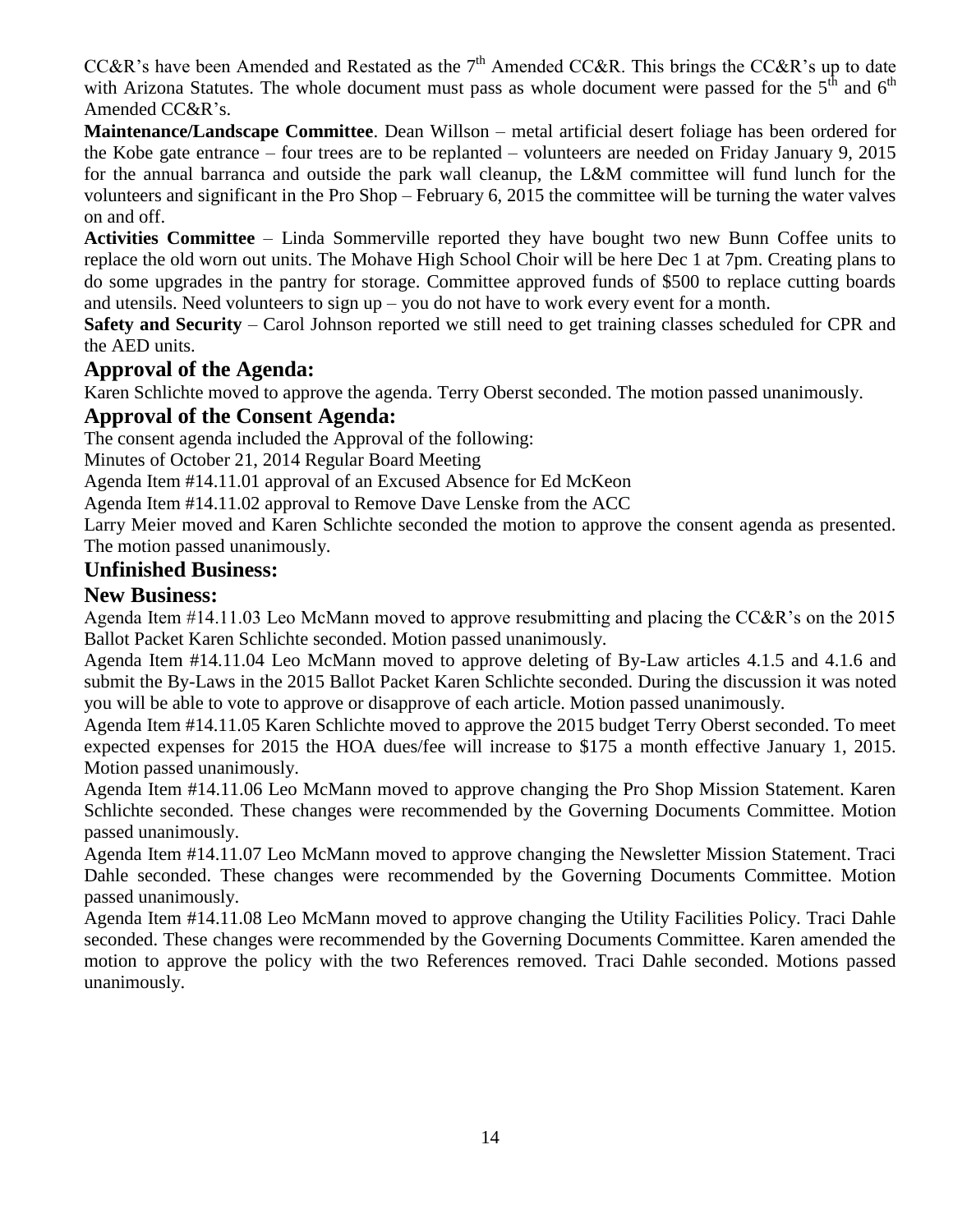#### **Director's Comments:**

During the meeting many residents made comments that were not on the table at the time. These comments were – JJ Smith lot 230 maybe nobody wants to run for the Board of Directors because the BOD is intimidating; Gerry Harman Lot 547 credibility problems were in the past; Roger Wood Lot 396 get agenda out a week in advance (Leo McMann states our policy is to have agenda posted the Friday before the Tuesday BOD meeting); Roger suggested the Agenda be put in the newsletter; Ken Dahle said completing the Agenda is a very complicated process; Delma Turgeon congratulated the BOD for a good job; Linda Sommerville wanted to know if the BOD approves the budget – the answer is yes; Sally Clipperton spoke of the Budget Workshop – only 4 members in the audience; Gerry Hartman would like to volunteer to put the newsletter together; Delma Turgeon said Florence Cook used to do it and cannot do it anymore; Roger Wood is willing to help with the newsletter.

The majority of the discussions above were centered on the fact we are not getting volunteers to do activities. This could be due to the new generation of people coming into the park.

Karen Schlichte reminded everyone the need for recycling. Please no yard trimming and that even if you don't recycle please don't ruin it for those of us who do recycle. Put your garbage in the blue bins and not in the green ones as those of us who recycle want to keep those for that purpose. Janice Thompson lot 181 said take your recycle out of bags keep what you recycle loose or it gets thrown away.

#### **Executive Session:**

Adjourned to executive session at10:44

#### **Adjournment:**

Larry Meier moved and Terry Oberst seconded, to adjourn the meeting at 11:46AM. The meeting was adjourned.

| Report by: Karen Schlichte Treasurer                            | for PERIOD:                       | Oct 1, 2014 to Oct 31, 2014    |                               |                                |
|-----------------------------------------------------------------|-----------------------------------|--------------------------------|-------------------------------|--------------------------------|
| <b>HOA &amp; RV STORAGE</b>                                     | <b>This Month</b><br>Ending 10/31 | <b>Current Year</b><br>to Date | <b>Budget Year</b><br>to Date | <b>Variance</b><br>with Budget |
| <b>NON-ASSESSMENT INCOME</b>                                    |                                   |                                |                               |                                |
| <b>Banking &amp; Investment Interest</b>                        | \$15.44                           | \$216.31                       | \$258.33                      | $-$ \$42.02                    |
| <b>Service Fees &amp; Misc. Revenue</b>                         | \$6,728.71                        | \$71,474.18                    | \$49,691.67                   | \$21,782.51                    |
| <b>TOTAL NON-ASSESSMENT INCOME</b><br><b>OPERATING EXPENSES</b> | \$6,744.15                        | \$71,690.49                    | \$49,950.00                   | \$21,740.49                    |
| <b>Personnel Expenses</b>                                       | \$34,045.92                       | \$352,252.18                   | \$369,465.00                  | $-$17,212.82$                  |
| <b>Utilities</b>                                                | \$46,399.87                       | \$466,277.03                   | \$461,354.17                  | \$4,922.86                     |
| <b>Grounds Care</b>                                             | \$978.29                          | \$23,113.97                    | \$31,416.67                   | $-$ \$8,302.70                 |
| <b>Facility Maintenance</b>                                     | \$1,943.52                        | \$36,151.78                    | \$56,000.00                   | -\$19,848.22                   |
| <b>Recreation Supplies &amp; Maint.</b>                         | \$2,230.80                        | \$15,127.42                    | \$16,250.00                   | $-$1,122.58$                   |
| <b>New Assets/Projects</b>                                      | \$0.00                            | \$16,281.59                    | \$1,666.67                    | \$14,614.92                    |
| <b>Administration</b>                                           | \$4,737.95                        | \$63,419.18                    | \$65,333.33                   | $-$1,914.15$                   |
| <b>Member Programs</b>                                          | \$0.00                            | \$572.50                       | \$1,833.33                    | $-$1,260.83$                   |
| <b>TOTAL OPERATING EXPENSE</b>                                  | \$90,336.35                       | \$973,195.65                   | \$1,003,319.17                | $-$ \$30,123.52                |
| <b>MEMBER OPERATING</b>                                         | <b>This Month</b>                 | <b>Current Year</b>            | <b>Budget Year</b>            | <b>Variance</b>                |
| <b>ASSESSMENT</b>                                               | <b>Ending 10/31</b>               | to Date                        | to Date                       | with Budget                    |
| <b>Operating Assessment</b>                                     | \$103,678.75                      | \$1,036,787.50                 | \$1,036,787.50                | \$0.00                         |
| <b>Allocation from HOA/RV Storage</b>                           | $(\$83,592.20)$                   | $(\$901,505.16)$               | $(\$953,369.17)$              | \$51,864.01                    |
| <b>Allocation from Golf Course</b>                              | $(\$14,172.42)$                   | $(\$81,389.93)$                | $(\$109,331.67)$              | \$27,941.74                    |
| NET OPERATING BALANCE                                           | \$5,914.13                        | \$53,892.41                    | $(\$25,913.33)$               | \$79,805.74                    |
| <b>Reserve Assessment</b>                                       | \$11,326.25                       | \$113,262.50                   | \$113,262.50                  | \$0.00                         |
| <b>Reserve Other Income</b>                                     | \$744.00                          | \$8,030.29                     | \$5,000.00                    | \$3,030.29                     |
| <b>Reserve Expenses</b>                                         | \$175,109.83                      | \$298,643.07                   | \$157,416.67                  | \$141,226.40                   |
| <b>NET RESERVE GAIN or (LOSS)</b>                               | $(\$163,039.58)$                  | $(\$177,350.28)$               | $(\$39,154.17)$               | $(\$138,196.11)$               |
|                                                                 | <b>Beginning</b>                  | <b>Net</b>                     | <b>Ending</b>                 |                                |
|                                                                 | <b>Balance</b>                    | <b>Change</b>                  | <b>Balance</b>                |                                |

#### **HOA/RV STORAGE INCOME & EXPENSE STATEMENT-CASH FLOW STATEMENT**